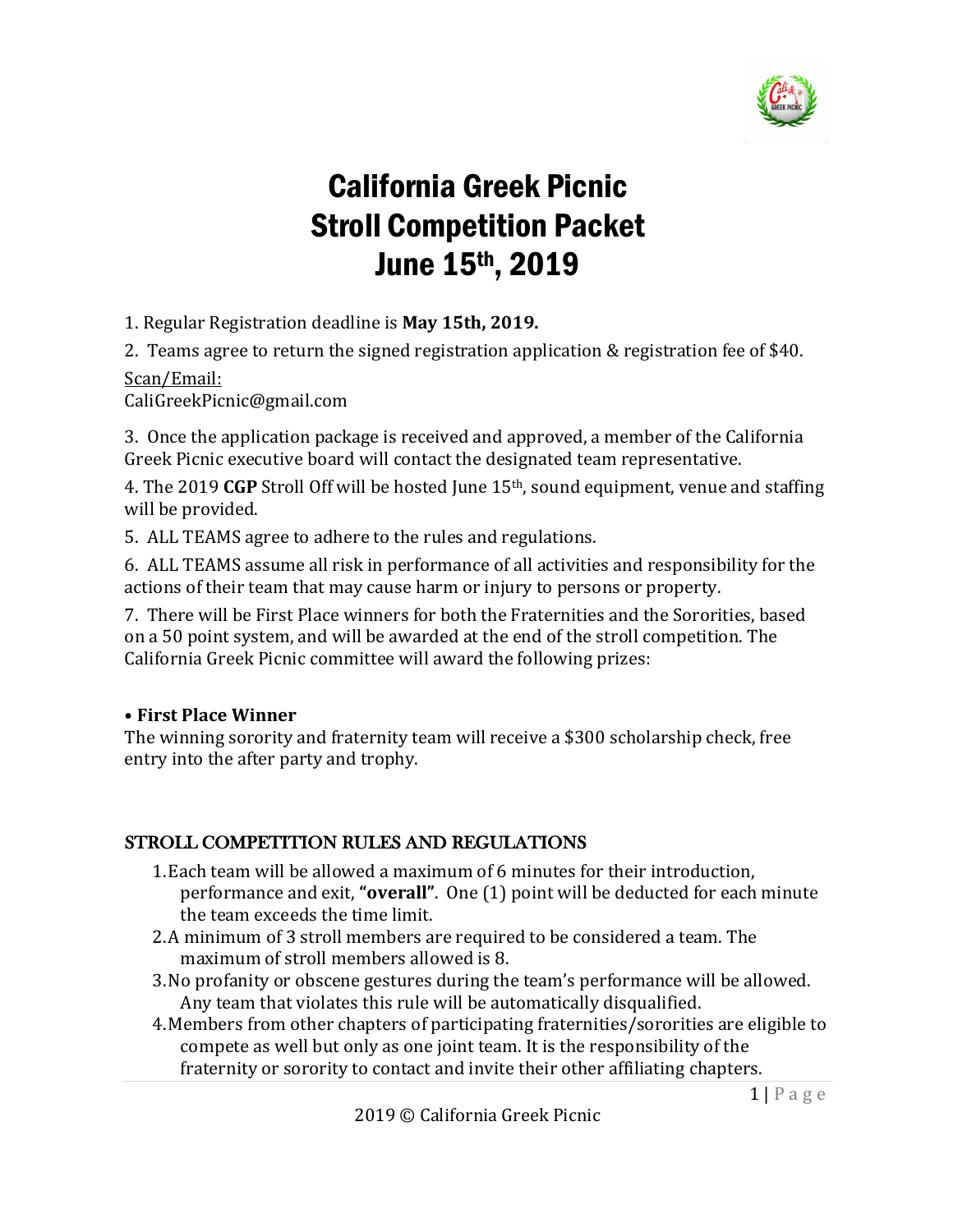

- 5. Each team must submit all music that will be used in the performance on a USB, or emailed to us by June 1, 2019. If you have special directions for the music, a designated person must be at the sound station. **(Music Must Be Censored!)**
- 6. Adhere to the competition rules as follows:
	- a. Competition will consist of one (1) round:
		- i. Each team will perform their Stroll combination to a song of their choosing (The Special Event Committee, prior to performance must approve Appropriateness of the music).
- 7. There will be 9 judges; each judge will use the categories shown to judge team performance. The point system will be based on the following:

| <b>CATEGORY</b>       | Judge's Evaluation "?'s"                                | Points   |
|-----------------------|---------------------------------------------------------|----------|
| Appearance            | What was the overall appearance of the team? Did        | $1 - 5$  |
|                       | everyone look uniform/unified?                          |          |
| Enthusiasm            | Did members look enthusiastic and involved in their     | $1 - 10$ |
|                       | movements?                                              |          |
| Creativity/Style      | How creative was the performance? Was it enjoyable,     | $1 - 10$ |
|                       | entertaining etc.? Did it look like effort was put into |          |
|                       | making this?                                            |          |
| Precision             | Were the movements fluid and crisp with little to no    | $1 - 10$ |
|                       | error? Was the number smoothly executed?                |          |
| <b>Crowd Reaction</b> | What is the crowd's vibe? Is the audience               | $1 - 10$ |
|                       | involved/enjoying the performance?                      |          |
| Time                  | Did the stroll team adhere to the time limit?           | $1 - 5$  |
|                       | TOTAL # OF POINTS                                       | 50       |